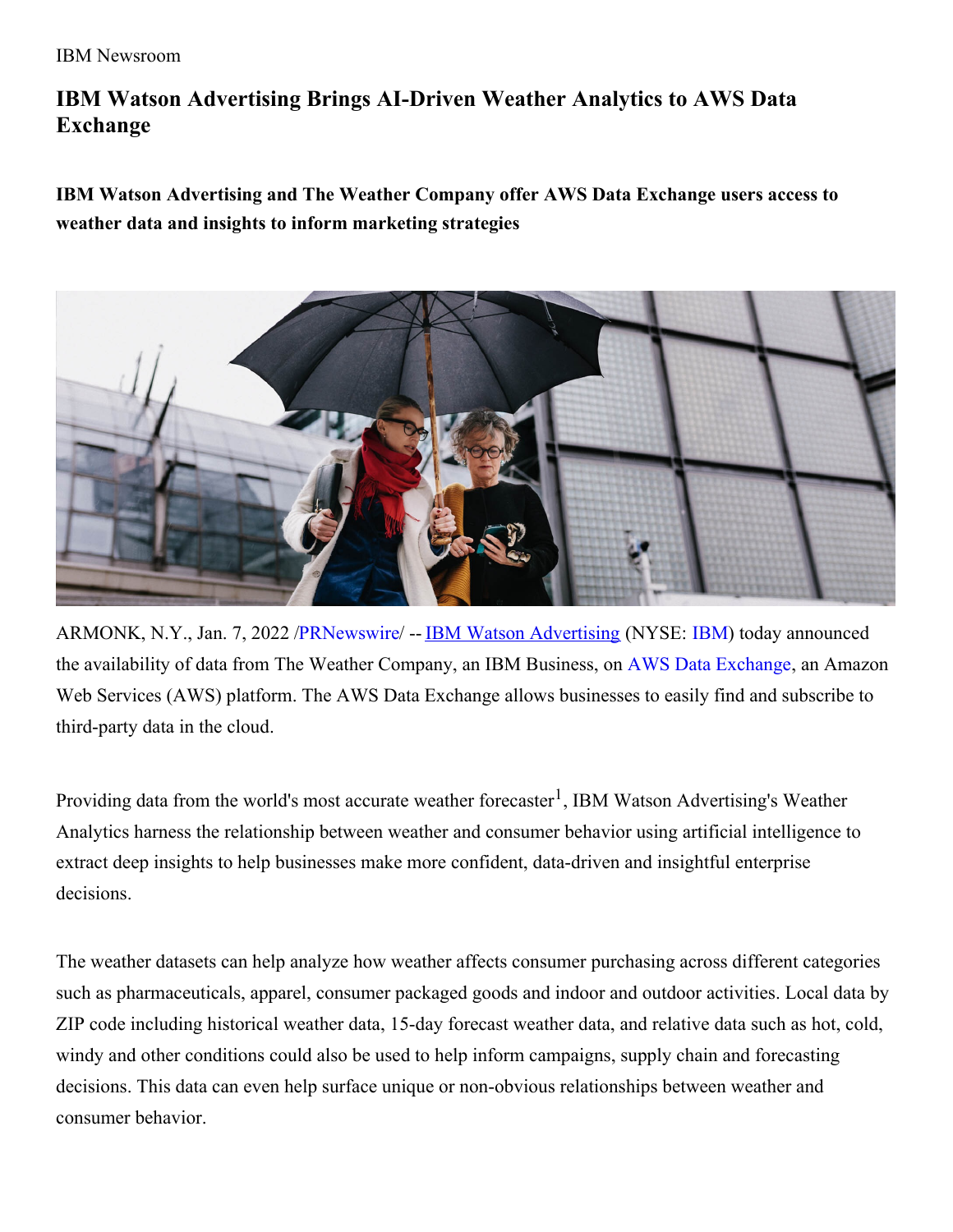"We know that weather can impact nearly everything in daily life -- how we feel, what we do, even what we buy," said Sheri Bachstein, Chief Executive Officer at The Weather Company and General Manager of IBM Watson Advertising. "This expanded relationship with AWS gives more businesses access to the weather data that can drive consumer behavior and purchasing. We are committed to opening up our insights and technology to a broad set of organizations, and giving more companies access to what we know can be growth- and efficiency-driving data and tech."

Insights that show locations where weather could affect sales can help businesses drive revenue based on predictive consumer behavior. According to past IBM Watson Advertising research, data revealed that while chocolate candy bar sales generally go up in colder months across the U.S., sales can spike in the Southwest when a higher heat index is expected, and in the Northeast during muggy nights. In another example, while more bug spray is purchased during the summer months, foggy conditions in the Northwest can drive more sales while clear conditions can drive demand in central states.

AWS Data Exchange helps make it easy to find, subscribe to, and use third-party data from providers in the cloud. Subscribers can use the AWS console or APIs to load IBM Watson Advertising solutions into a wide variety of AWS analytics and machine learning services.

This is the latest example of how IBM is building together with ecosystem partners of all types to create solutions for developers to address the needs of the hybrid cloud era. IBM is committed to a \$1 billion [investment](https://c212.net/c/link/?t=0&l=en&o=3405790-1&h=1691684462&u=https%3A%2F%2Fnewsroom.ibm.com%2FIts-Here-2020-IBM-Annual-Report&a=investment) in its partner ecosystem over the next three years. This investment is already being utilized to support a coalition of enterprises that are helping customers migrate their mission-critical workloads using IBM's open hybrid cloud architecture.

To learn more about how IBM Watson Advertising solutions and services visit: [https://www.ibm.com/watson-advertising](https://c212.net/c/link/?t=0&l=en&o=3405790-1&h=2979082719&u=https%3A%2F%2Fwww.ibm.com%2Fwatson-advertising&a=https%3A%2F%2Fwww.ibm.com%2Fwatson-advertising).

## **About IBM Watson**

Watson is IBM's AI technology for business, helping organizations to better predict and shape future outcomes, automate complex processes, and optimize employees' time. Watson has evolved from an IBM Research project, to experimentation, to a scaled, open set of products that run anywhere. With more than 40,000 client engagements, Watson is being applied by leading global brands across a variety of industries to transform how people work. To learn more, visit: [https://www.ibm.com/watson](https://c212.net/c/link/?t=0&l=en&o=3405790-1&h=1906356355&u=https%3A%2F%2Fc212.net%2Fc%2Flink%2F%3Ft%3D0%26l%3Den%26o%3D3136766-1%26h%3D524446166%26u%3Dhttps%253A%252F%252Fwww.ibm.com%252Fwatson%26a%3Dhttps%253A%252F%252Fwww.ibm.com%252Fwatson&a=https%3A%2F%2Fwww.ibm.com%2Fwatson).